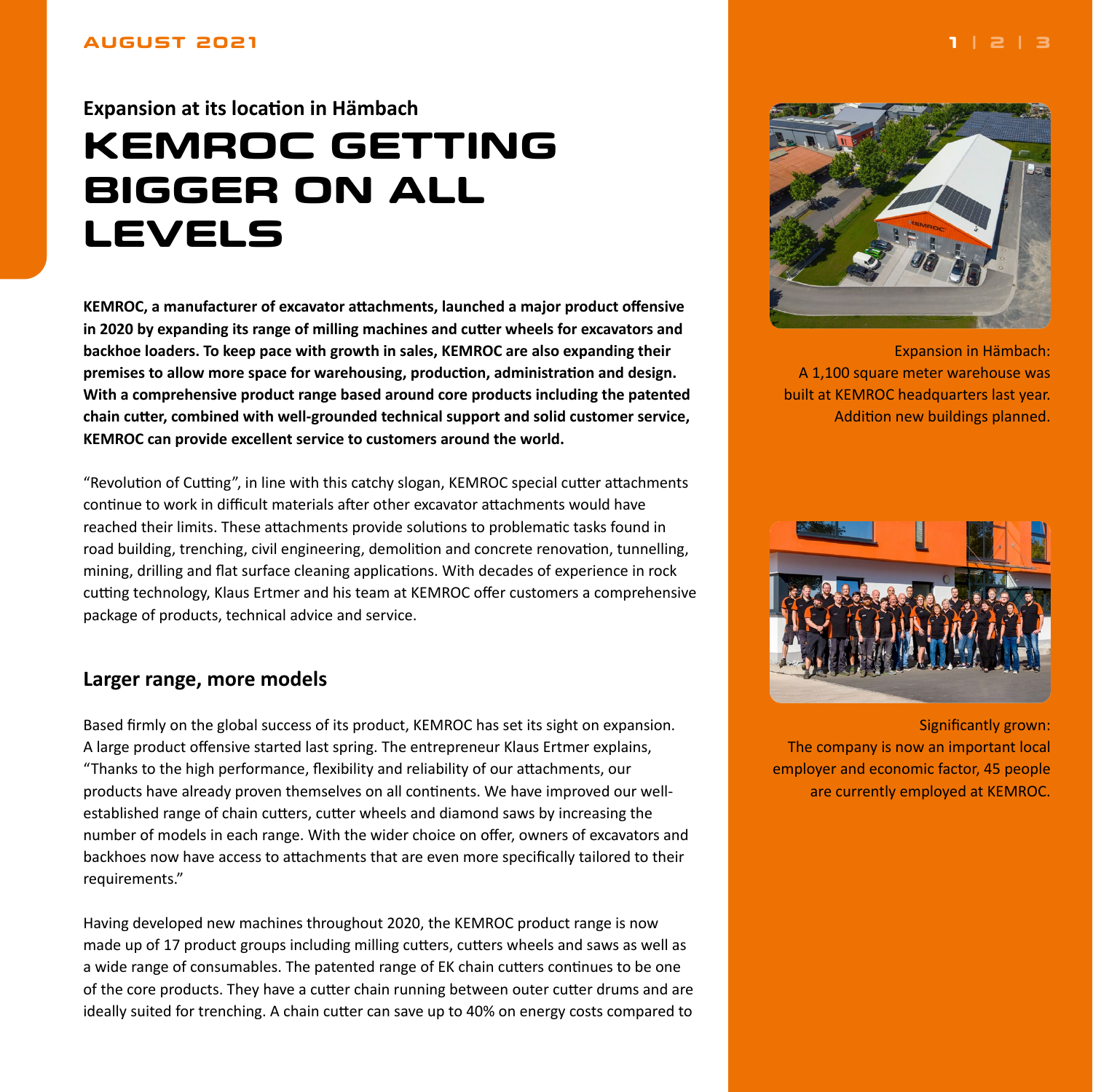#### <span id="page-1-0"></span>**AUGUST 2021 [1](#page-0-0) | 2 | [3](#page-2-0)**

similar types of attachment operating without the central cutter chain. With the addition of the new EK 220 (220 kW), chain cutters are now available for excavators with operating weight from 1.5 to 70 tons. This concept was extended with the introduction of the EKT range of lower cost milling cutters that can be converted to chain cutters at a later date. In 2021 this range will include models for mounting on excavators with operating weight from 5 to 45 tons.

KEMROC added conventional drum cutters (without central cutter chain) to their product range in spring 2020. The KR range of robust and powerful drum cutters are available for excavators from 1 to 125 tons. In 2020, this concept was extended to include the KRD range of direct drive drum cutters. Compact, light and strong, the range of direct drive cutters are available for use on carriers from 0.5 to 50 tons. In total, KEMROC has the largest range of excavator milling attachments in the global market. KEMROC also offers the new KRX range of attachments for excavators from 5 to 50 tons. KRX attachments can be used as a lengthways drum cutter or as a rotary head for drilling applications. Since 2021, the product catalogue also includes the KRM range of rotation modules with stepless, endless rotation. The range covers excavators with operating weights from 2 to 70 tons.

For sawing applications, the KDS range of diamond saws has been expanded to include the more powerful KDS 50 HD. Before the end of 2021, the KTR range of trenchers will be extended to include the new KTR 65 trencher attachment. KSI injection attachments are a core component of the Schökem soil consolidation process. With their long swords, they penetrate into the ground and inject and mix the soil with cement. Both models have been upgraded so that the KSI 7000 drive unit can now be equipped with blades for mixing depths of 5, 6 or 7 meters and the sister model KSI 1200 with blades for mixing depths of 6, 8, 10 or 12 meters.

### **More space, more people**

The situation at KEMROC headquarters in Hämbach is also changing. A new 1,100 square meter warehouse was completed in 2020. This year, a new 500 square meter assembly hall is being built specifically for the very large KSI injection attachments. Company founder Klaus Ertmer is already thinking about adding more production, storage and office space in 2022.

Expansion of the factory became necessary, not least because of the considerable increase in the number of employees at KEMROC. The company has grown into an important economic concern and employer in Hämbach, a district of Bad Salzungen. In addition to the Managing Director, the company currently employs 45 people; five design engineers, fifteen people in production, eleven in sales and marketing, ten in administration and four in service.



Company founder and owner: Regardless of size, Klaus Ertmer and his company want to be on the same level as their customers.



Development and design: a glimpse into the future. Experience from customers flows into the design of excavator attachments from KEMROC.